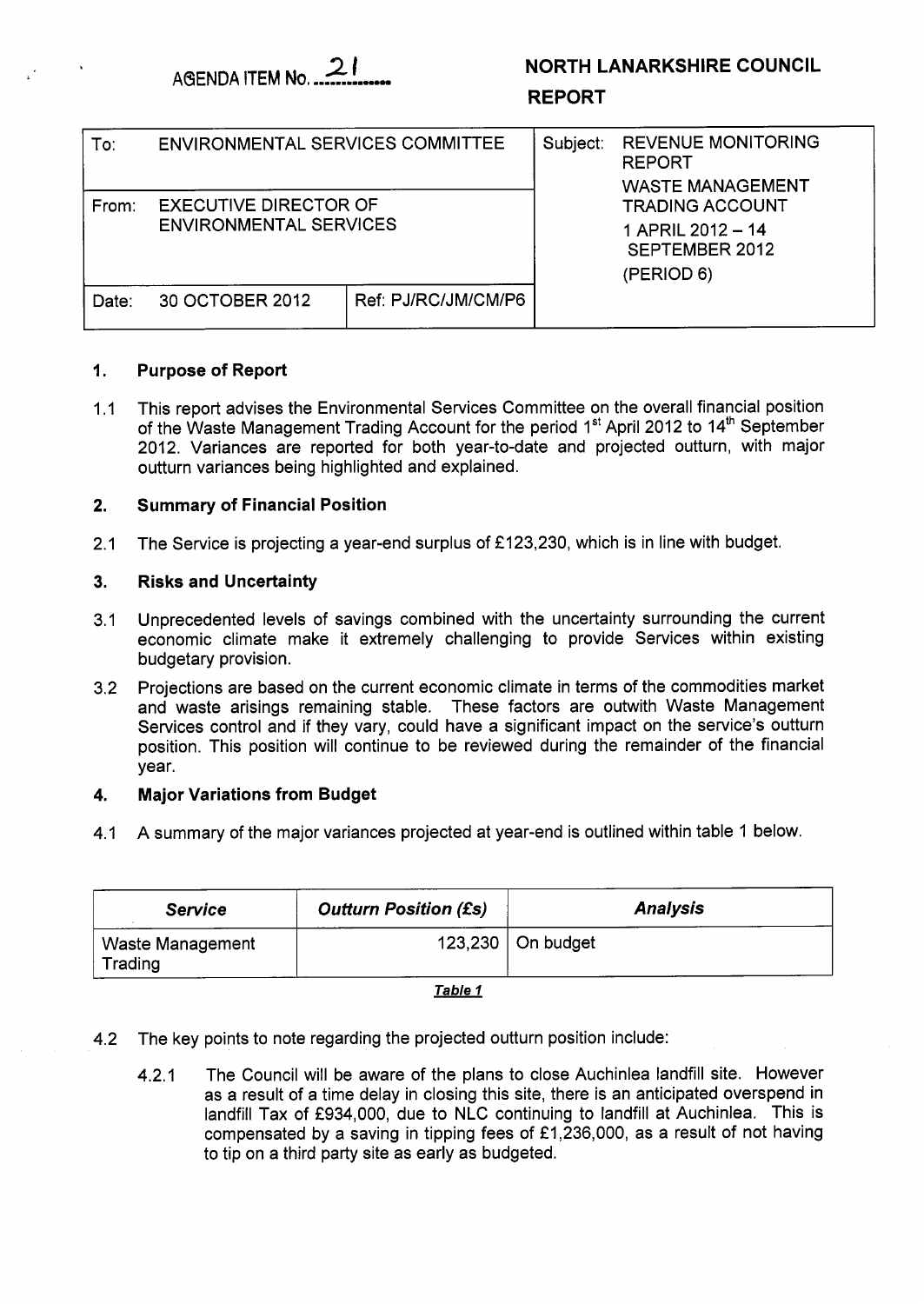- 4.2.2 ICT costs are forecast to be f27,000 overspent due to ongoing support and maintenance for ICT systems. The current budgetary provision is insufficient to cover these costs. The service will work towards identifying a permanent budget virement to correct this.
- 4.2.3 The delay in the closure of Auchinlea, and a management decision to extend the use of vehicles and plant to assist with the restoration work after the site closes, has resulted in overspends in various transport lines. It is forecast that plant and machinery hires will be £45,000 overspent and repairs and materials £35,000 overspent. Vehicle contract hires are anticipated to be f26,000 overspent and fuel £70,000 overspent. It is also forecast that additional work will be £84,000 overspent as a result of the increased cost of parts and tyres recharged from **Fleet Operations.**
- 4.2.4 Training is anticipated to be f27,000 overspent mainly due to additional IOSH/CPC training requirements.
- 4.2.5 Uplift of trade waste is forecast to be under-recovered by £130,000 which is mainly due to the loss of the external customer contracts and the effect of the credit crunch on local businesses. Royalties are anticipated to be underrecovered by f43,000 based on last year's receipts.
- 4.3 Management have identified the following efficiencies and savings to ensure the service remains in a balanced budget position:
	- 4.3.1 External vehicle hires are forecast to be f24,000 underspent due to increased monitoring of vehicle requirements.
	- 4.3.2 Income from scrap, cardboard and textiles is forecast to be f83,000 overrecovered due to a combination of increased tonnage and increased rates.
	- 4.3.3 Income from tipping fees is projected to be f28,000 over-recovered due to the anticipated delay in the closure of Auchinlea Landfill Site.
	- 4.3.4 The Waste Management Trading Activity budget incorporates a staff turnover requirement of £110,000, equivalent to 4.71 FTE staff. There are currently 20 FTE vacancies within the Service with an associated gross saving of f445,OOO. However, taking into account the staff turnover saving, anticipated filling of vacancies, and other minor overspends, there is a net forecast underspend in employee costs of £193,000.

#### **5. Management Actions**

- 5.1 Management are continuing to monitor vacancy levels and assess the necessity for new appointments. Sickness absence levels are also being monitored in accordance with the Council's policy.
- 5.2 Management action is also being taken to ensure spend remains within budget, through maximising income and minimising non essential expenditure.

#### **6. Financial Concurrence**

6.1 Prepared in accordance with the Scheme of Financial Delegation, the financial information contained within this report has been agreed with the Head of Financial Services.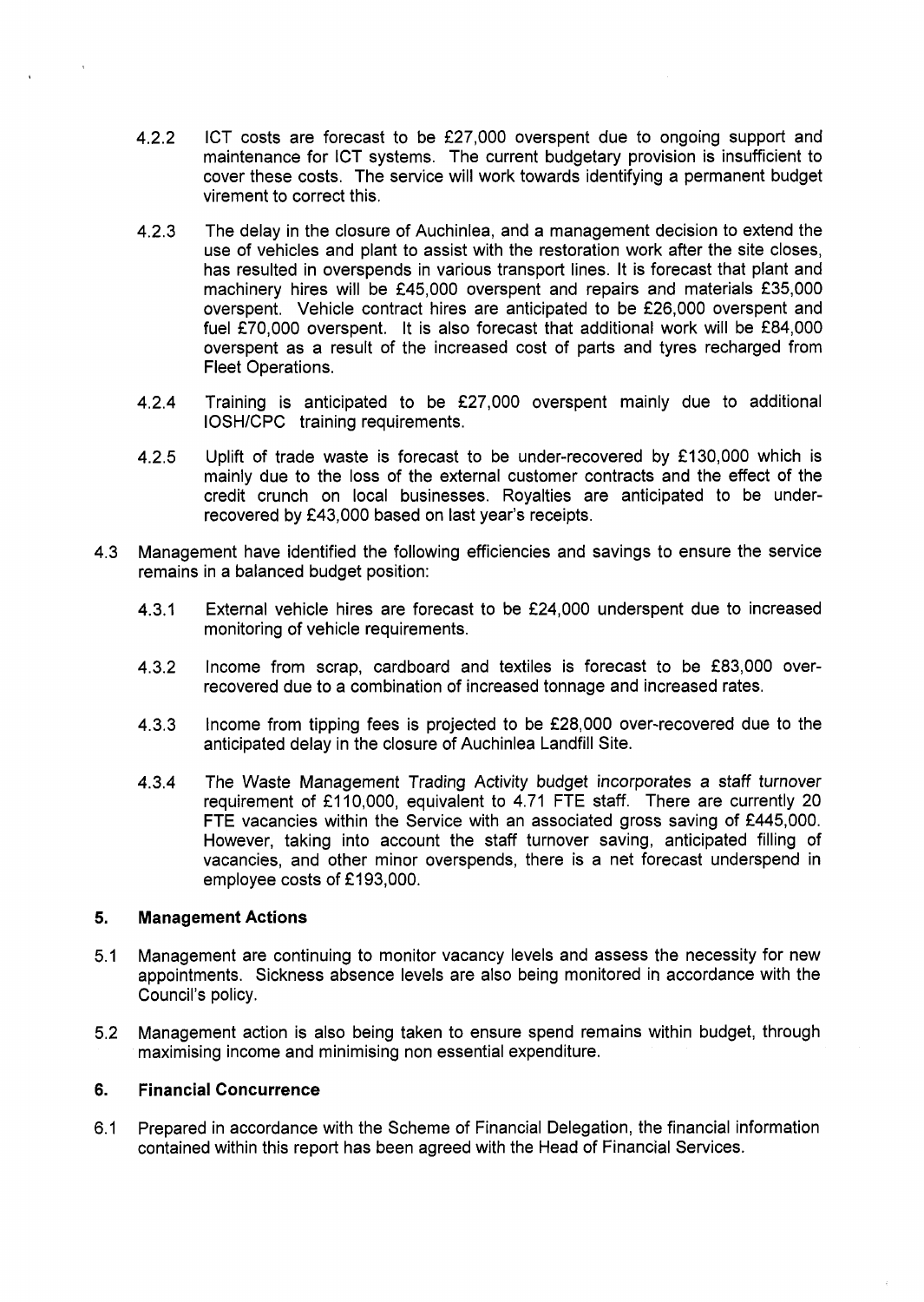### **7. Recommendations**

 $\bar{\mathbf{t}}$ 

7.1 It is recommended that the contents of this report be noted.

**PAUL JUKES** 

**EXECUTIVE DIRECTOR OF ENVIRONMENTAL SERVICES**  Local Government Access to Information Act: for further information about this report, please contact Robert Colquhoun, Business Service Manager, Finance *8,* Technology Solutions 01 **236 632444.**